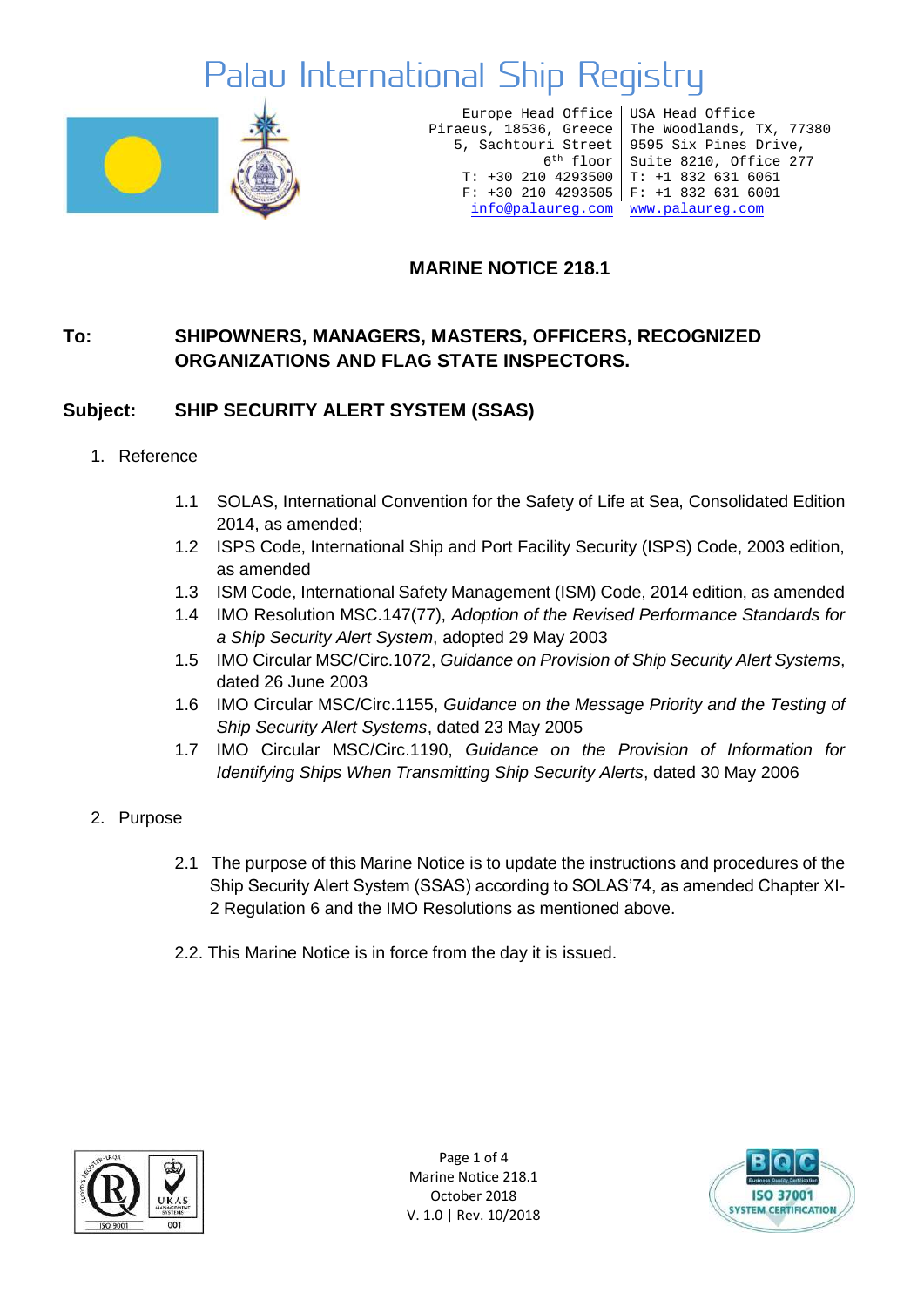

| Europe Head Office   USA Head Office |                                                 |
|--------------------------------------|-------------------------------------------------|
|                                      | Piraeus, 18536, Greece The Woodlands, TX, 77380 |
|                                      | 5, Sachtouri Street   9595 Six Pines Drive,     |
|                                      | 6 <sup>th</sup> floor Suite 8210, Office 277    |
| $T: +302104293500$ $T: +18326316061$ |                                                 |
| $F: +302104293505$ $F: +18326316001$ |                                                 |
| info@palaureq.com www.palaureq.com   |                                                 |

- 3. General Information and Applicability
	- 3.1. In accordance with SOLAS Regulation XI-2/6, all Palau flagged ships on international voyages, in the general categories listed below, shall have an SSAS installed on board
		- 3.1.1 passenger ships, including high-speed passenger craft;
		- 3.1.2 cargo ships, including high-speed craft, of 500 gross tonnage and upwards; and
		- 3.1.3 mechanically propelled mobile offshore drilling units. as defined in SOLAS IX/1, not on location
- 4. SSAS Requirements
	- 4.1 In accordance with SOLAS XI-2/6, activation of the SSAS shall initiate and transmit a ship-to-shore security alert to a Competent Authority indicating that the security of the ship is under threat or has been compromised.
	- 4.2 The Competent Authority is the office of Palau Ship Registry Administrator and therefore Palau International Ship Registry is responsible for receiving SSAS transmission.
	- 4.3 A malfunction or defect in the SSAS is considered a failure of the compliance with the International Ship and Port Facility Security (ISPS) Code, and such malfunction or defect must be reported to Palau Ship Registry Administrator.
- 5. SSAS Transmission
	- 5.1. For Palau flagged ships the Ship Security Alert shall be sent directly to both the Company Security Officer (CSO) and the Palau Ship Registry Administrator. The SSAS should be programmed to send an alert message to: **[ssas@palaureg.com](mailto:ssas@palaureg.com)**
	- 5.2. CSO is required to verify that the SSAS installed on board Palau registered vessels has been correctly programmed to transmit all SSAS alerts directly the Administrator and the Company.
	- 5.3. When a company authorize a third-party service provider to receive the SSAS messages on behalf other Company, the Company should provide contact details for the service provider to the Palau Ship Registry Administrator.



Page 2 of 4 Marine Notice 218.1 October 2018 V. 1.0 | Rev. 10/2018

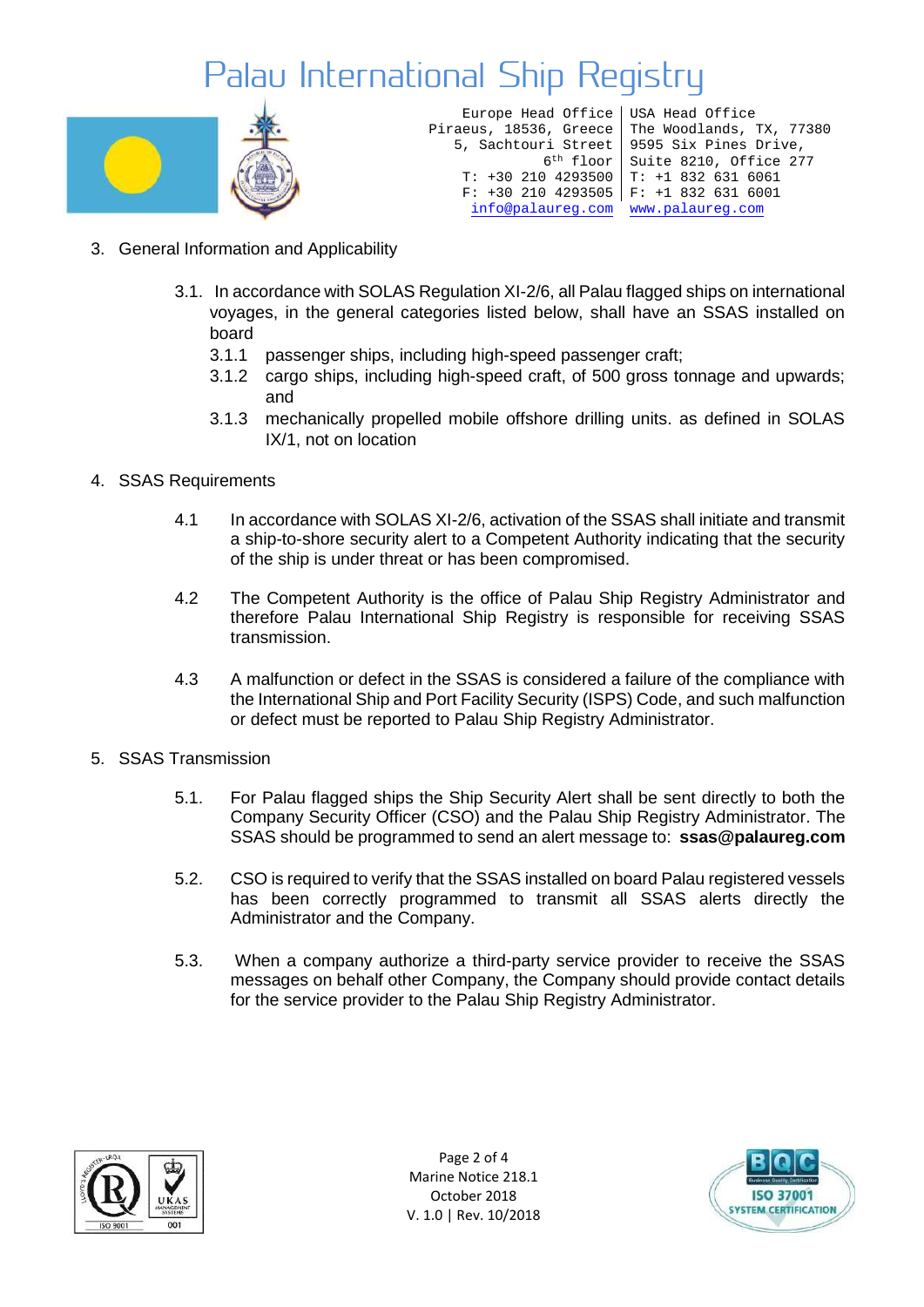

Europe Head Office USA Head Office Piraeus, 18536, Greece 5, Sachtouri Street T: +30 210 4293500 T: +1 832 631 6061 F: +30 210 4293505 F: +1 832 631 6001 [info@palaureg.com](mailto:info@palaureg.com) [www.palaureg.com](http://www.palaureg.com/)

6th floor Suite 8210, Office 277 The Woodlands, TX, 77380 9595 Six Pines Drive,

- 5.4. At a minimum the SSAS message should provide:
	- a. Name of Ship
	- b. IMO Number
	- c. Call Sign
	- d. Maritime Mobile Service Identity (MMSI) Number
	- e. Global Navigation Satellite System (GNSS) Position (latitude and longitude) of the Ship
	- f. Course and speed of the Ship
	- g. Date and time (UTP) of the GNSS position
- 6. SSAS Testing
	- 6.1 Following the initial installation of the SSAS, the Company shall ensure that the system is tested and maintained to satisfy the operation requirements as per the approved Ship Security Plan.
	- 6.2 When the SSAS is initially activated, a test message is required by the Palau Ship Registry Administrator and then annually. The test message should contain the word: "TEST" in order to avoid any conflict with real alert messages.
	- 6.3 In case the system is not capable of inserting the word "TEST" into the alert message, the company need to inform the Palau Ship Registry Administrator, before sending the alert, that the system will be tested. The email which the company will inform the Palau Ship Registry Administrator that the SSAS will be tested is [technical@palaureg.com](mailto:technical@palaureg.com)

**ATTENTION**: In this occasion we do not use the email: [ssas@palaureg.com](mailto:ssas@palaureg.com) which is to be used only for SSAS transmission. All other communication to the Palau Ship Registry Administrator is to be done through the email: [info@palaureg.com.](mailto:info@palaureg.com)

- 6.4 Testing of the SSAS shall be properly logged in the vessel's Official Log.
- 6.5 The Palau Ship Registry Administrator will only provide confirmation of receipt of the SSAS test messages for audit and compliance verification purposes. Confirmation of other test messages will not be provided. In order to obtain such confirmations, a request should be sent by email to [technical@palaureg.com](mailto:technical@palaureg.com) and include:
	- a. Date and time of proposed test
	- b. Purpose of the test
	- c. Email address of the CSO (or the company) where the CSO requests the Palau Ship Registry Administrator to send the acknowledgement of the test message.
	- d. Vessel name and IMO Number
	- e. Test messages will be confirmed during the working hours of the Palau Ship Registry Administrator.



Page 3 of 4 Marine Notice 218.1 October 2018 V. 1.0 | Rev. 10/2018